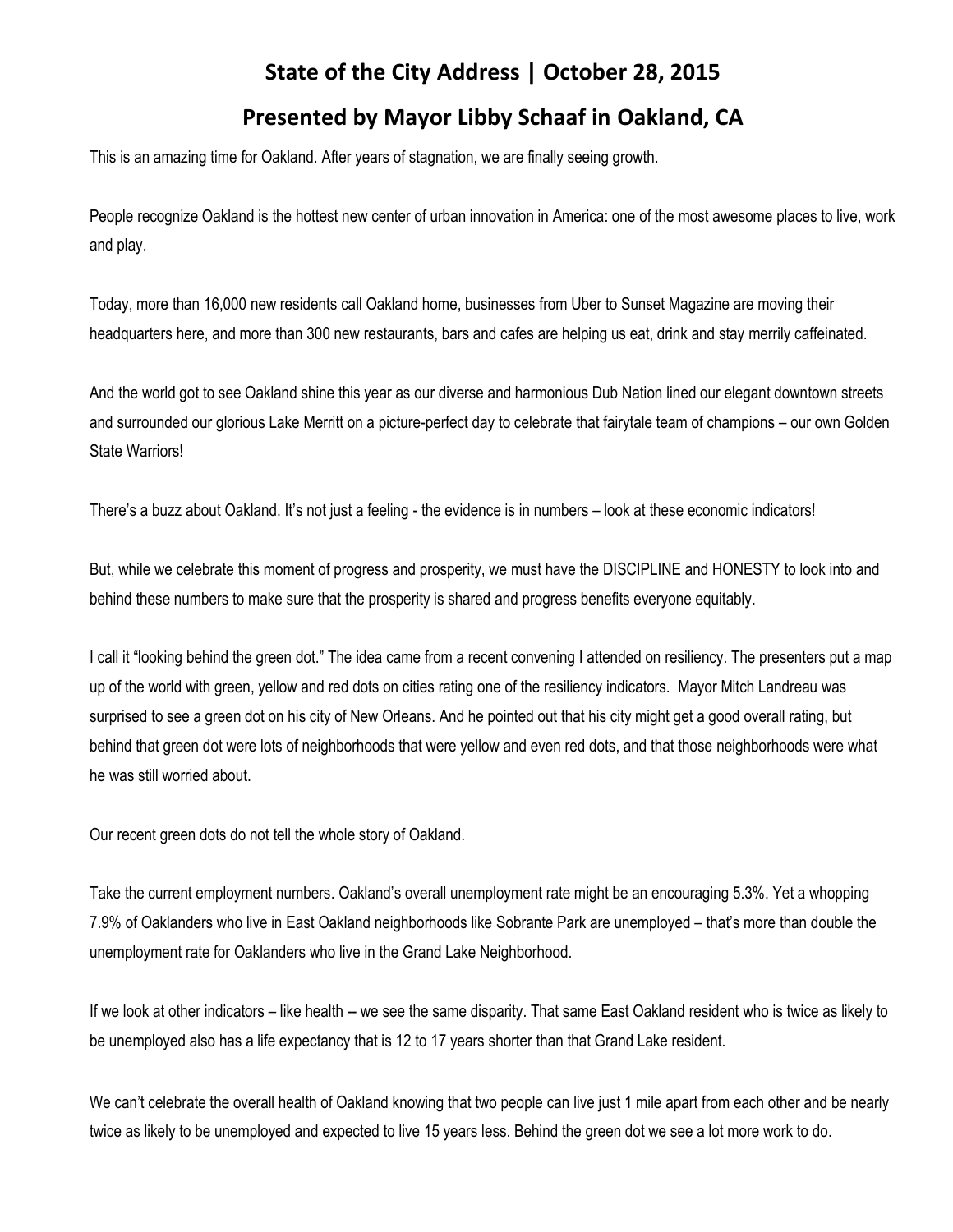As Oakland enters this time of growth, we must remember a lesson from the mighty oak tree for which we were named – healthy growth requires strong roots. To be the thriving, equitable Oakland of our dreams, we must stay rooted in our legacy and our values.

To promote Oakland's healthy growth, my administration is focusing on four things: holistic community safety, equitable jobs and housing, vibrant sustainable infrastructure and responsive trustworthy government. This evening I'll provide a brief overview of our progress and plans in each of these areas.

First, Holistic Community Safety. It remains my highest priority. The numbers show that Oakland is getting safer.

For the third consecutive year, we have double digit reductions in non-fatal shootings -- down 14% compared to this time last year. So far this year, nearly 200 fewer people were shot in Oakland than in 2012.

Residential burglaries and home-invasion robberies are significantly down, 15 and 54%, respectively. We've had a similar number of robberies as last year, which continues to be 27% below the previous 3 years average.

But I'm not going to sugar-coat the state of safety in Oakland. Behind the green dot of fewer shootings overall is the tragedy that more of them were fatal.

We've lost 71 of our loved ones to murder so far this year -- 15% more than this time last year. I can't celebrate improvements while overall levels of fear and harm in this city remain so unacceptably high. And behind every number and trend line lies a heartbreaking story of loss.

This photo is a poignant reminder of everything that is so right and so wrong in the City of Oakland – a memorial for community artist Antonio Ramos in front of the mural he was painting when he died.

If you heard the inauguration speech I delivered not even a year ago on stage at the Paramount Theater, you might remember I urged citizens to support one of my favorite community efforts -- the Super Heroes Mural Project, where the incredible folks at Attitudinal Healing Connection work with Oakland kids to come up with their superhero powers and then incorporate these images into stunning murals to enliven freeway underpasses in West Oakland.

I couldn't have imagined I'd stand on THIS stage TONIGHT, grieving for one of their artists, killed so senselessly while in the very act of painting a mural about nonviolence and youth empowerment. This is beyond unacceptable.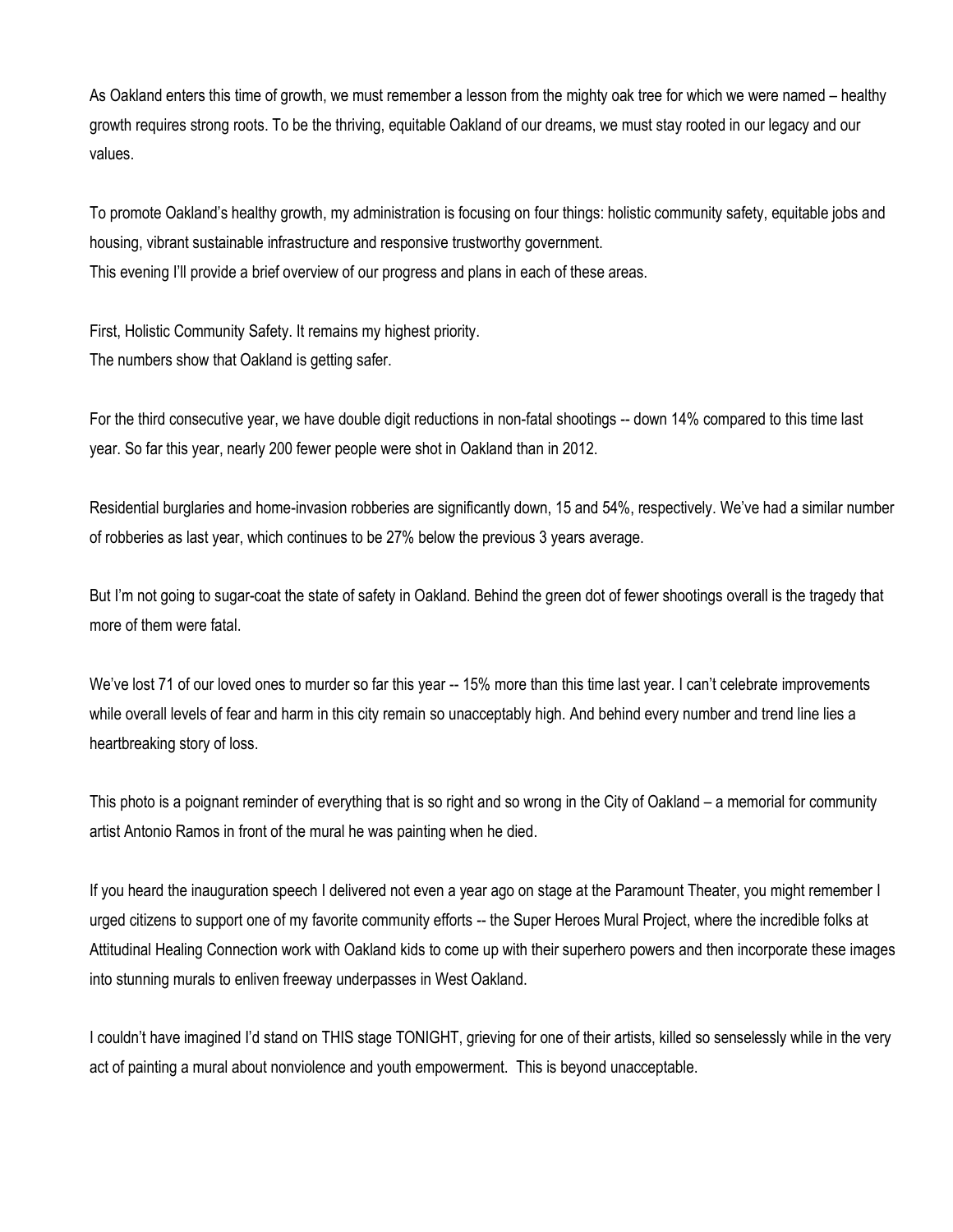As we dedicated the mural last week in memory of Antonio, we stood in front of the mural's image of a girl whose superpower was that when she twirled, her dress would sprout flowers that would take all the violence away. I believe in her superpower and I know we need to do things differently to change pictures like this.

So what will we be doing differently?

First we will grow our police department. On Oct.  $30<sup>th</sup>$  we'll have 735 sworn officers with another 50 in training – on-track to meet my promise of 800 officers by 2017. A long ways from having only 607 officers in 2013.

We'll use recently awarded federal grants to hire walking officers for our commercial corridors, expand our 21<sup>st</sup> century policing reforms, and combat the horrific sexual exploitation of minors in Oakland.

Recognizing that holistic Community Safety means a lot more than just cops, we'll more than double our number of case managers who help those at the highest risk for violence make more positive life choices. And expand our street outreach work to interrupt retaliatory violence and support victims' families. We'll strengthen implementation of the proven Ceasefire strategy to reduce group and gang-related violence and expand it to address robberies, as well as shootings.

By the end of the year we'll release Oakland's first Comprehensive Community Safety Plan crafted by a diverse array of experts. It will create better collaboration and collective accountability for a holistic set of goals -- ranging from increasing high school graduation rates to improving reentry support to making Oakland a restorative justice city.

This year, the Black Lives Matter movement put Oakland into an important national conversation about policing, recognizing that we are both healing from a shameful history and forging a new future.

Oakland contributed to the dialogue as our recent advances in modern, progressive, community-based policing earned attention and praise from the likes of CNN, The Washington Post and our Attorney General. Even President Obama's Director of 21st Century Policing recognized OPD as a "national model" for our body worn camera program, racial profiling data initiative and procedural justice training. THANK YOU Rev. Damita Davis-Howard and Pastor Ben McBride for being the two of the first community-members in California who get to train police.

Our Chief Sean Whent has consistently recognized publically that there is still so much more work to be done to rebuild trust and heal the harms that our department has caused, particularly within communities of color.

He's recognized that overly aggressive tactics and over-incarceration do NOT make Oakland safer. Thanks to his policies, OPD will reduce arrests by 26% and use-of-force by 15%, while continuing to bring down crime. Not surprisingly, citizen complaints against the police also continue to go down and hit a 5-year low this year.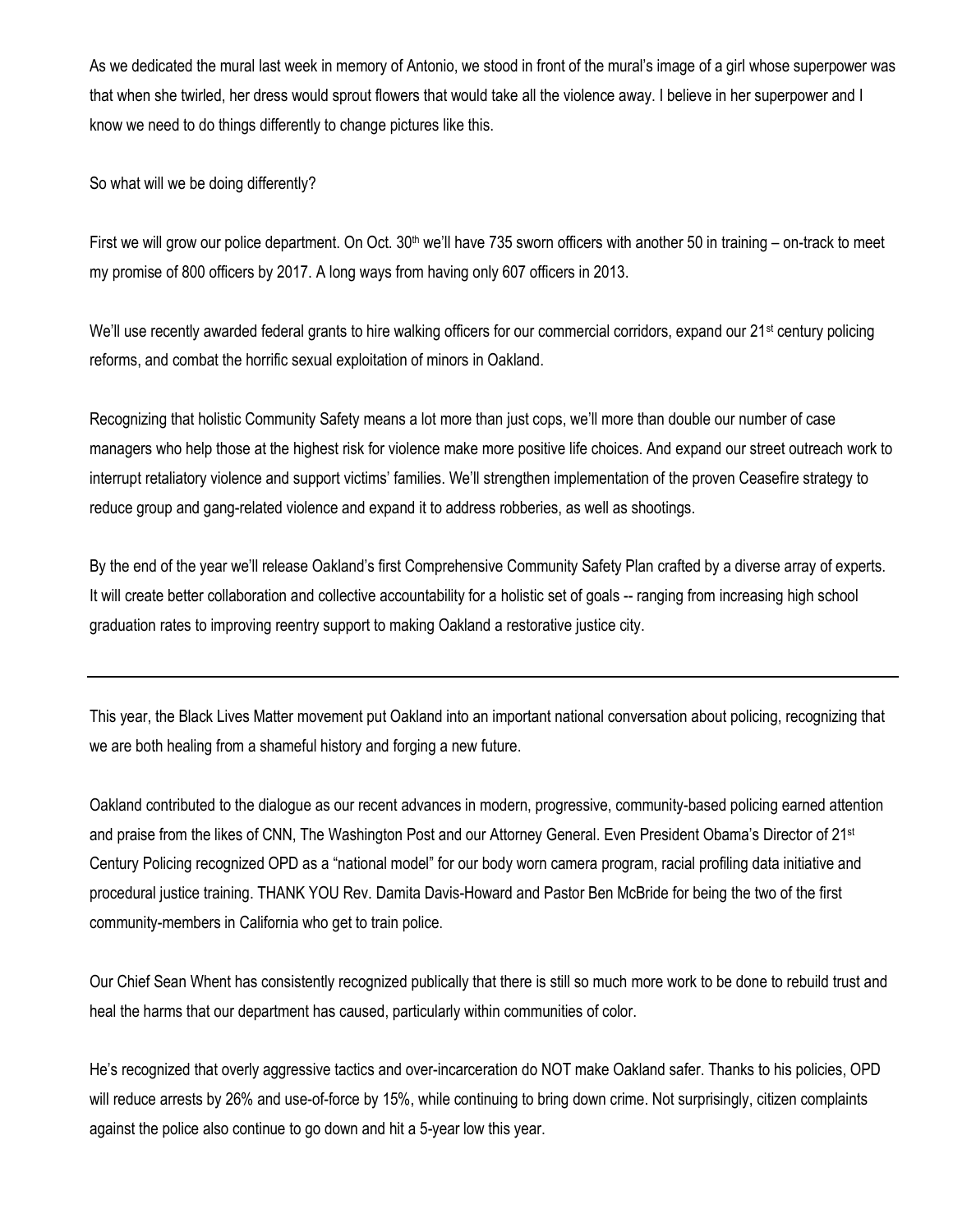Chief Whent continually demonstrates his belief that policing is about being guardians of the community not warriors within it. And to that end he forged new partnerships with the Oakland public schools and Merritt College to proactively recruit and prepare OUR youth who have grown up in Oakland to be the compassionate guardians of their own communities as future Oakland police officers.

The Black Lives Matter conversation continues to be critical – it's all about getting behind the green dot. It is my continued hope that as a community we TURN TOWARD each other, not ON each other, as we figure out Oakland's path to safety and justice.

Finally, we MUST address the root causes of crime. Safety will increase when we invest in equity, education and economic opportunity for all.

So it just makes sense that our next priority is Equitable Jobs & Housing.

Oakland has an affordability crisis. With the second fastest rising rents and 6<sup>th</sup> most expensive rental market in the country, many long-time Oaklanders are getting priced out of their hometown. Oakland's own rent board has seen petitions triple!

My highest priority is preventing displacement of our long term residents, residents who have called Oakland home for generations. These are not fungible housing units – they are homes where families have recorded the heights of their children over the years on the inside of their kitchen door frames.

My newly convened Housing Cabinet is working furiously on implementing our Housing Equity Roadmap, and will bring forward an implementation and funding plan in early 2016. We will take multiple actions to protect existing families and affordable housing stock, as well as create new affordable and market rate housing. I believe in bringing affordability protections to families where they are already living. We can do this by leveraging existing tax breaks to incentivize landlords to restrict their buildings to keep them affordable for our working class families.

We've launched a proactive safe housing inspection program to ensure our most vulnerable tenants do not have to choose between affordable rents and safe, healthy living conditions.

Next week, I'll be asking the council to increase our tenant protection fees that could triple resources for tenant outreach and assistance. I'm also asking them to make it easier to add secondary units to existing housing near good transit, as well as create impact fees so we can use this economic boom to fund more affordable housing construction.

The good news is that 1,300 new units of housing are getting built this year – including 30% affordable -- and more than 15,000 units are in the development pipeline – including nearly 1,000 units that will be affordable to low and very low income tenants.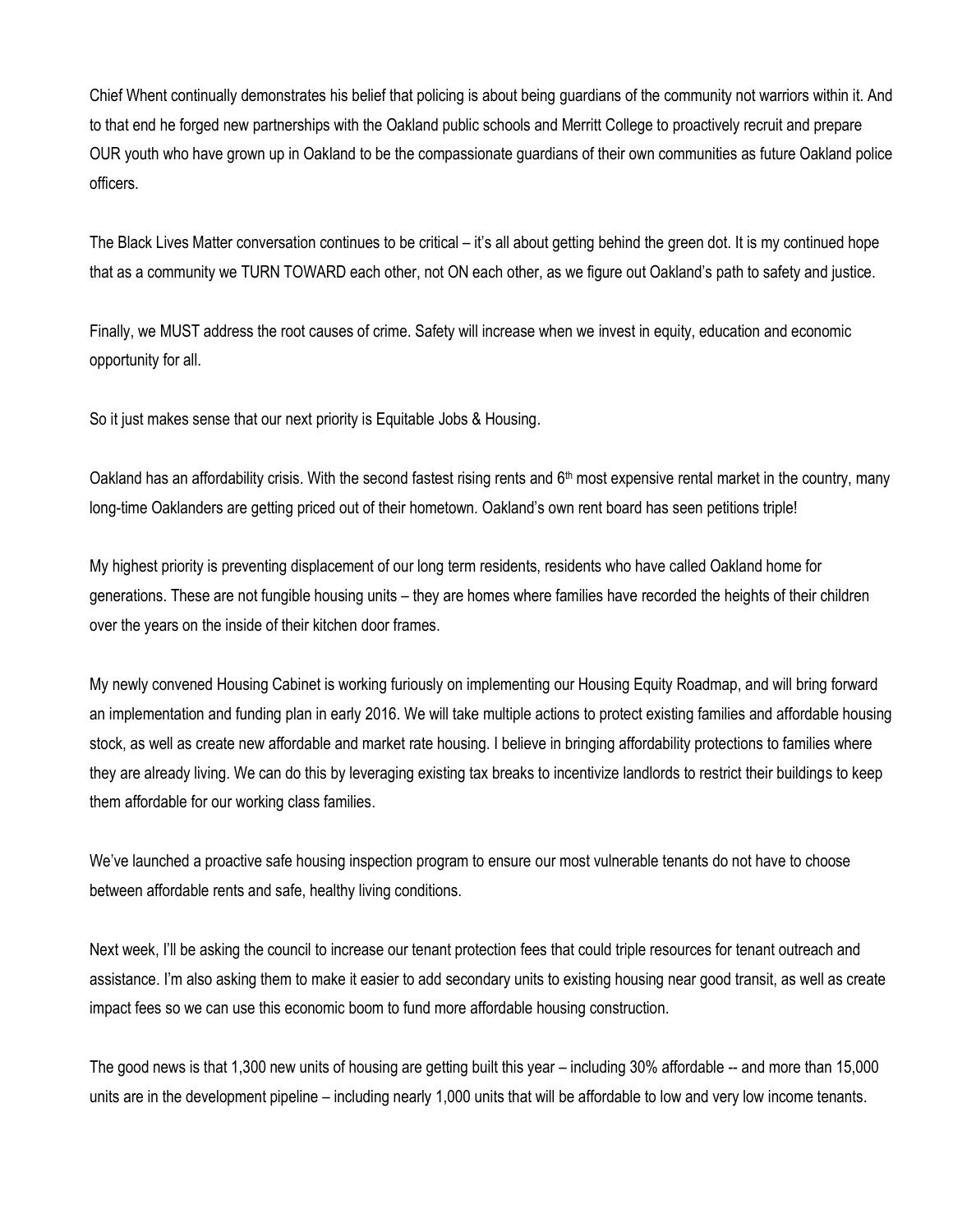Our recent work approving area specific plans is really paying off in cutting red tape and streamlining development. And our latest Downtown Plan will be finished in 2017.

We must learn the cautionary lessons from San Francisco and not discourage market rate construction. Every new unit relieves a little pressure on our tight housing market. We can't build a wall around our city and stop people from moving here – nor would we want to (in fact that sounds a little like a certain Presidential candidate). We need to have new housing at every income level so new residents don't push out the old as they move into Oakland.

And making housing more affordable is not our only challenge. Just as important, Oaklanders need to earn a living wage, prosper and thrive.

As the first Oakland official to endorse Measure FF last year, I'm proud Oakland has raised our minimum wage to \$12.25. Now I will be co-chairing a statewide initiative to raise the minimum wage for all Californians. I know this big wage adjustment was hard on many of our small businesses, but Oaklanders have shown their support for fair wage businesses by continuing to support them. Oakland's economy is thriving under a fair wage – it was one of the best things we did as Oaklanders this year.

We're also expanding our commitment to youth employment by changing the OLD Mayor's Summer Jobs Program to a yearround initiative called Classrooms to Careers. It's part of our expanding partnership with OUSD in support of their linked learning initiative.

And we're supporting our Oakland-grown small businesses – the biggest job creators of all -- with an innovative partnership with Kiva Zip. Oakland is a city of small businesses, with 90% of our businesses having 20 or fewer employees. But our entrepreneurs struggle to expand because they're shut out from accessing capital.

In 2016, Kiva Oakland will bring 0-interest crowd-sourced loans to 600 traditionally under-served Oakland entrepreneurs. The thing I love about Kiva is it makes its loans on character not credit scores. Human centered capital is what is going to fuel an equitable economic agenda for Oakland.

We're also talking a lot about Techquity.

Yes, techquity. We created the concept of Techquity this year to communicate our expectation that Oakland's growing tech business community will have a visible commitment to inclusive diversity – to strive for a workforce as diverse as Oakland and to support our local businesses. Most importantly, we need them to help us create an opportunity pipeline that prepares Oakland's youth for jobs in the tech sector.

And speaking about preparing Oakland's youth for jobs in the  $21<sup>st</sup>$  Century, let's talk about my personal passion – education. If we truly want long-term safety and equity we must improve educational outcomes for all of Oakland's children.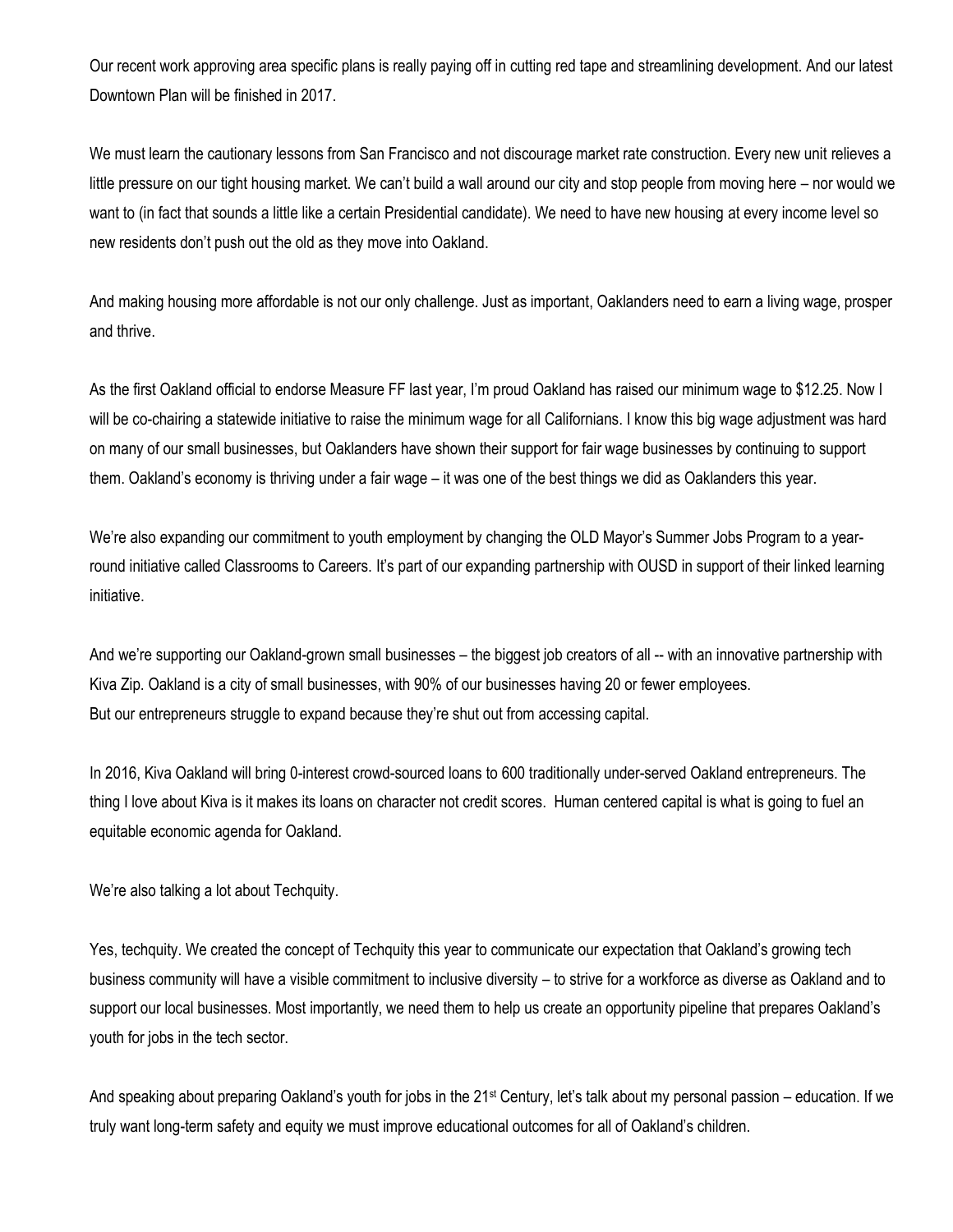This January, Superintendent Wilson and I will launch the Oakland Promise – a cradle to career strategy with five new supports designed to triple the number of Oakland public school students who earn a college degree. Yes – I said triple. A college degree is the number one ticket out of generational poverty. Right now, only 10% of our public school 9<sup>th</sup> graders are earning one. We can do better.

And now for a shameless plug. In a matter of days, the 50<sup>th</sup> Mayor of Oakland is turning 50. It's a big birthday for me and there's only one thing I want for my birthday. I want to send 50 Oakland kids who'll be the first in their families through college. With a college degree, these kids will earn a million dollars more over their lifetime than if they only had a high school diploma.

And by finishing college, every young person in their family – every nephew and niece, little sister and brother – become 3 times more likely to go to college too. Oakland's kids are talented, resilient, brilliant and strong -- they deserve our help in earning this life-prize. If you'd like to help my birthday wish come true, visit libbyschaaf.org to learn more. Educating our kids is the most transformative thing we can do for Oakland.

My third priority as Mayor is Vibrant Sustainable Infrastructure.

People joke that infrastructure not sexy, but it IS one of government's most basic responsibilities. And honestly, good infrastructure should be sexy – great public spaces, public art and complete streets encourage healthy living, build community, spark the imagination and improve our quality of life. Done sustainably we reduce pollution, conserve resources and spend fewer tax dollars on maintenance.

We're creating Oakland's first Department of Transportation to better leverage our transportation assets and attract more competitive transportation dollars.

I love bringing other people's money to Oakland -- And we are. We've secured \$16Millon for safer routes to school, better bike and pedestrian safety, as well as affordable housing near transit. We've started to fix those raggedy roads, completing 18 paving projects this year.

Yet behind that green dot, we still have a \$450 million backlog in needed road repairs. MTC's last pavement condition index rated Oakland's roads at risk of falling into poor condition.

In the coming months, we'll be doing a deep dive on our long-term capital plan to explore how we might speed up long-overdue repairs and improvements to our roads, public spaces, and community facilities.

My fourth and final priority is Responsive Trustworthy Government.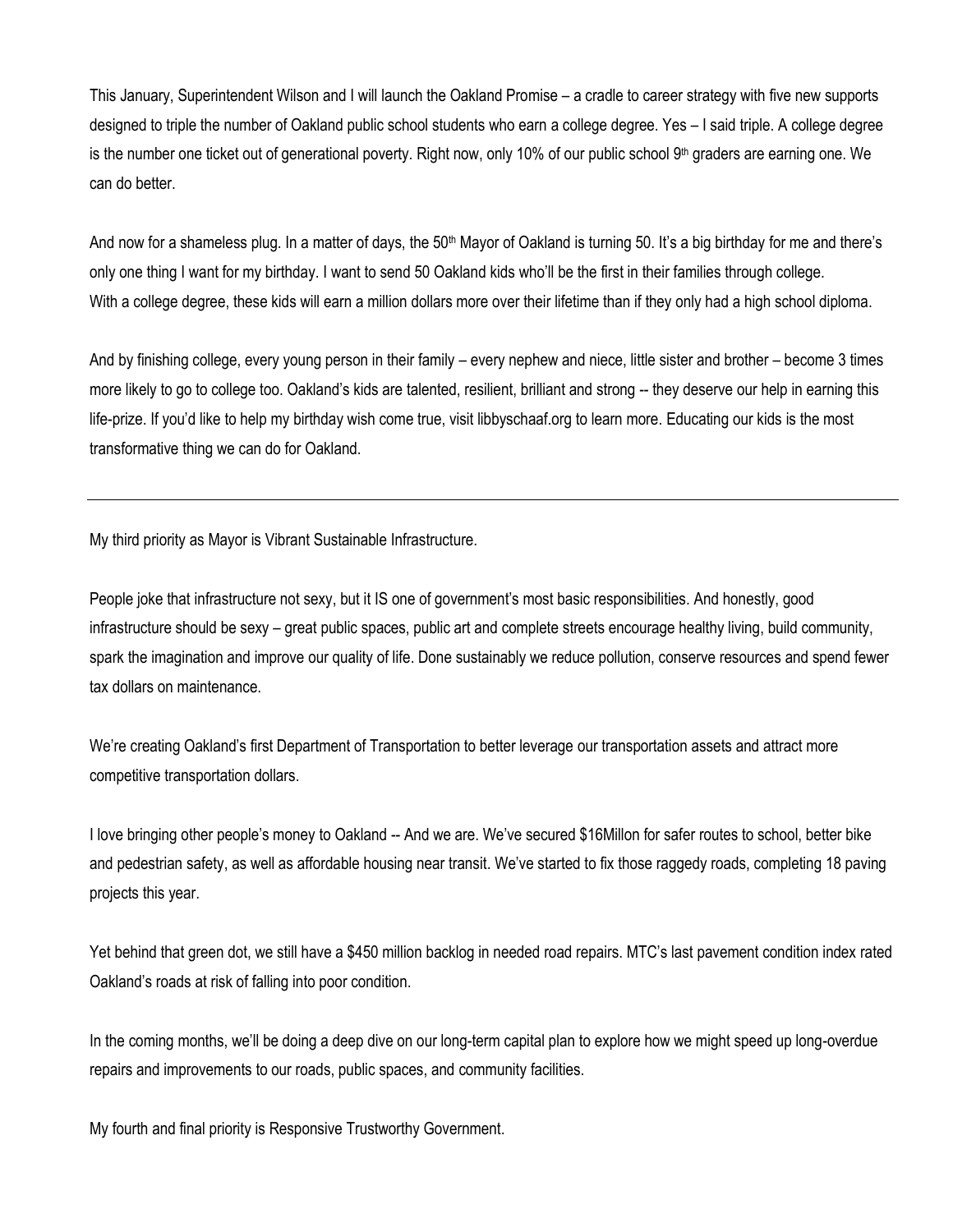When I attended the mural dedication for our slain artist Antonio Ramos last week, his brother spoke passionately about his disappointment and distrust in his government. Even his Mayor. It was painful to hear, and it reminded me how urgent it is that Oakland rebuild trust between the people and THEIR government.

I want people to fall back in love with democracy; to realize that government is our collective best selves and that Oakland's officials come to public service to cure inequity not cause it or even tolerate it.

I could tell you about our transparency and gov 2.0 projects – like our digital front door website redesign, our employee civic lab or plans for a 311 call center, but it really starts with the people.

So much of what I've done during my first months as Mayor is build a great team of city leaders (the first stable leadership city hall has seen for nearly two years). It includes my Chief of Staff Tomiquia Moss (former Director for Hope SF to San Francisco Mayor Ed Lee), my City Administrator Sabrina Landreth (former city manager of Emeryville), Assistant City Administrator Claudia Cappio (former Director of Housing and Community Development for the State of California) and Christine Daniel (former City Manager of Berkeley).

But don't let those former job titles fool you, they are ALL long-term Oaklanders with integrity, talent, crazy reserves of energy and a burning passion for their hometown.

This leadership team is committed to respond to community concerns and serve every corner of this great city – particularly the ones that government has not served well in the past.

These are my four focus areas for Oakland right now: holistic community safety, equitable jobs and housing, vibrant sustainable infrastructure and responsive trustworthy government. These are the ways WE WILL grow like the beautiful oak tree for which we were named -- from our roots, healthy and strong.

I am proud to be born and raised in Oakland and to have worked my whole life to improve its communities. I'm determined to use time of progress and growth to solve long-standing problems that have plagued Oakland all my life.

The fears right now are real – that today's dramatic changes could white-wash our rich cultural heritage; that new residents will suppress the free expressions of the old.

And, I will say this again, we must TURN TOWARD each other, not ON each other as we navigate these changing times. Remember Oakland is an ecosystem. We are ALL interconnected.

Our challenge today is to welcome growth in Oakland with actions that ensure it promotes equity; that it lift up and not push out our long-time residents;

lift up and not push out our vulnerable residents;